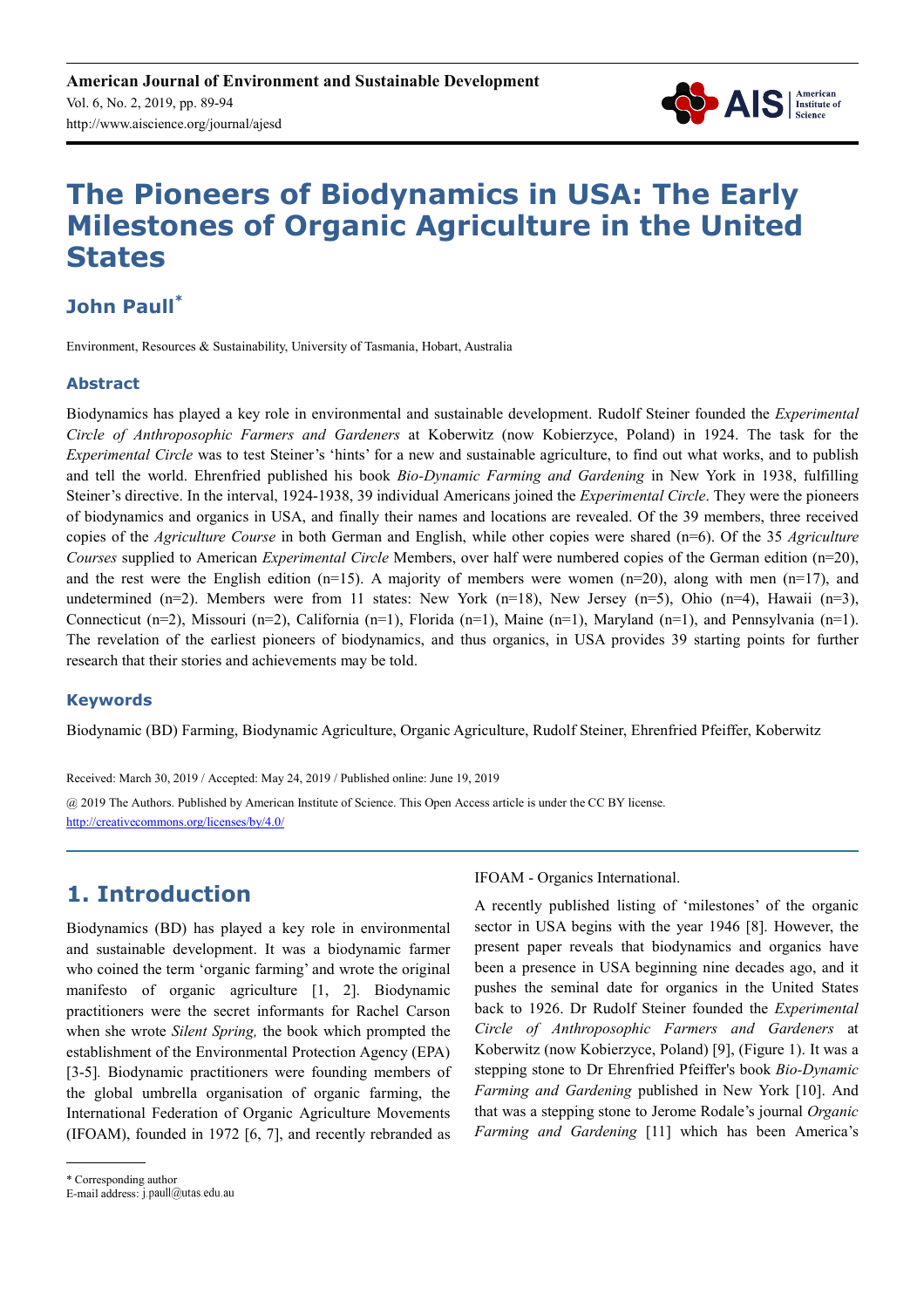leading organics advocacy journal for many decades. These were three steps in the path to USA developing as a leader in global organic agriculture. The US reports 2.03 million hectares of certified organic land. That ranks USA fifth in the world of organic agriculture, based on certified hectares, after Australia, Argentina, China, and Spain [12].

In his *Agriculture Course* delivered at Koberwitz in 1924, Rudolf Steiner told his audience of 111 farmers, gardeners and others, that the farm is an "organism", that the move towards chemical agriculture is misguided, and that the "hints" that he delivered for his vision of a more environmentally sound agriculture should be put to the test. They should find out what works, and then publish the results [9]. At Koberwitz, sixty of the attendees joined Steiner's newly founded *Experimental Circle of Anthroposophic Farmers and Gardeners.* It was the world's first organic agriculture research group [13].

At the Natural Science Section of the Goetheanum, at Dornach, Switzerland, Ehrenfried Pfeiffer coordinated the work of the *Experimental Circle* of testing Steiner's agriculture ideas. In 1938, Pfeiffer published his book *Bio-Dynamic Farming and Gardening*. Pfeiffer wrote in German, it was his first language, and his book was translated into English by Fred Heckel and published in New York. Pfeiffer oversaw the evolution of 'Anthroposophic farming' through to 'biodynamic farming', in the years from Steiner's course of 1924 through to 1938 [14]. Pfeiffer's biodynamics book appeared in five languages, English, German, Dutch, French, and Italian [10, 15-18]. It was a major publishing achievement and Pfeiffer would have viewed his work as fulfilling Steiner's injunction to 'tell the world'.



**Figure 1.** The manor house at Koberwitz, venue of Rudolf Steiner's Agriculture Course of 1924 (photo: J Paull).

In the intervening years, from Steiner's course of 1924 to Pfeiffer's biodynamics book of 1938, the *Experimental Circle* continued to grow from the original 60 foundation members. This growth was facilitated by the publication of Steiner's *Agriculture Course*, first in German, and shortly after in English. The English version was issued as typescript. The Anglo version was translated by George Kaufmann (he later changed his name to 'George Adams') and the copies were typed by Marna Pease, the Honorary Secretary of the Anthroposophical Agricultural Foundation, Bray, Berkshire, England, until a printed edition appeared in 1938.

Steiner declared that: "the lectures should be considered first of all as hints, which for the present should not be spoken of outside this circle, but looked upon as the foundation for experiments and thus gradually brought into a form suitable for publication" [19, p. 10]. The confidentiality agreements signed by the US pioneers of biodynamics stems from this directive. These confidentiality agreements are a primary data source for the present paper.

From 1938 onwards, the *Agriculture Course* in English was finally available as a printed book [20]. The text was still not typeset, instead it was printed from a typescript. The frontispiece bears the inscription "Printed for private circulation only. This copy is intended for the sole use of the person here named. It is issued on the understanding that no copy is taken, and that the contents are not passed on to others, either in whole or in part, without the express permission of the Natural Sciences Section of the Goetheanum. English Copy No. ……. for …….". The 1938 copies that I have sighted and checked (n=3) each bear a signature (of the recipient) but are not numbered. Finally in 1958 a typeset *Agriculture Course* appeared, and this time without the encumbering frontispiece text of name and number [21].

## **2. Methods**

Each member of the *Experimental Circle* submitted a signed confidentiality agreement and was issued with a numbered copy of the *Agriculture Course* at the time of joining. The original records were located in the Archives of the Goetheanum, and enabled the identification of the earliest pioneers of biodynamics in USA, that is, those who joined Steiner's *Experimental Circle* from 1924 to 1938, the years of omertà, the gestation years from Koberwitz through to the publication of Ehrenfried Pfeiffer's *Bio-Dynamic Farming and Gardening* [9].

Two separate sets of documents provided the data: (a) The Agreements, the originals of the confidentiality agreements signed and submitted by each incoming member of the Experimental Circle, and (b) The Directory, the ongoing tally of issued numbered *Agriculture Courses*, a loose-leaf compilation, *Verzeichnis der Besitzer des landwirtschaftlichen Kursus der von Dornach ausgegeben wurde*, (tr. Directory of the owners of the agricultural course issued by Dornach).

The Directory is a progressive register, compiled by many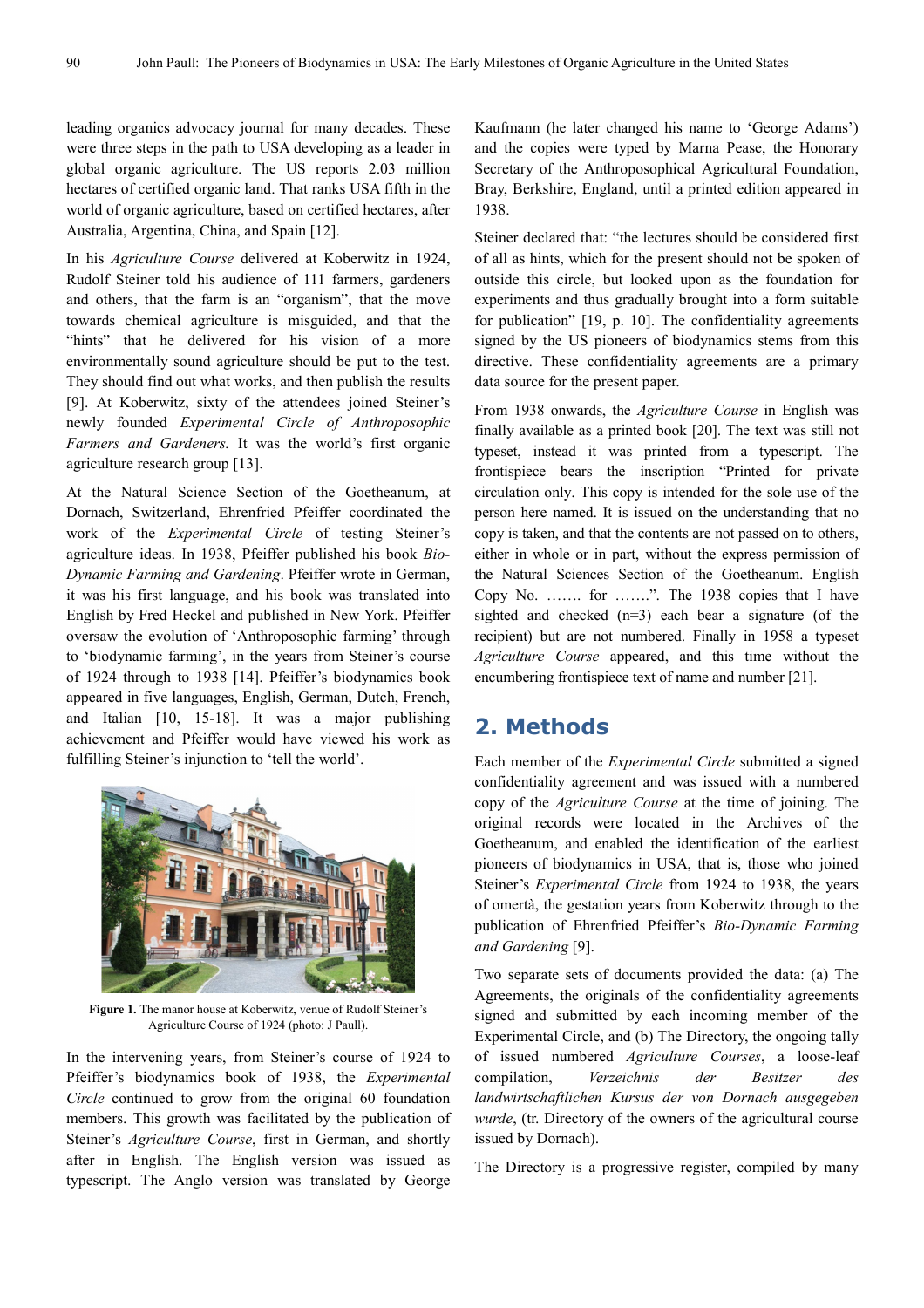hands over decades, some typewritten and some handwritten, It begins on 28 May 1926, with a record of the destinations of the first 88 copies of the Agriculture Course, beginning with the record that Dr Steiner received copies Nos. 1-3. Neither document series is perfectly complete; some of the names identified appear in both the Agreements and in the Directory, others in one or the other; the Directory appears to be missing the destinations of No. 89-No. 149 entirely (perhaps a single missing page). Since some of the English editions were issued from England and some from Dornach, both the Agreements and the Directory may be more prone to omissions of English data than German data. There were only German and English *Agriculture Courses* issued in the period under examination. The details of the US biodynamics pioneers were transcribed, and reconciled where possible between the Agreements and the Directory, and are now revealed (Table 1). The English language editions were suffixed (or sometimes prefixed) with the letter 'E'.

# **3. Results and Discussion**

Americans joined Rudolf Steiner's *Experimental Circle of Anthroposophic Farmers and Gardeners* beginning in 1926 (Table 1). The Agriculture Course, as delivered by Rudolf Steiner in Koberwitz, was transcribed in shorthand by several course attendees, including by Dr Lili Kolisko [19]. This enabled the spread of the *Experimental Circle* beyond the group who attended his course at Koberwitz, and then beyond Europe. Those at the Koberwitz course were from Germany (n=61), Poland (n=30), Austria (n=9), Switzerland  $(n=7)$ , France  $(n=2)$ , and Sweden  $(n=2)$ . From the outset it was an international undertaking, but no Americans, nor Anglophones from elsewhere, attended at Koberwitz.

Table 1. Americans who joined the Experimental Circle of Anthroposophic Farmers and Gardeners, in chronological order of joining (1928-1938) (Frau = Mrs; Frl =Fräulein=Miss; Herr=Mr).

| Name                      | <b>Address</b>                                                     | Date (dd.mm.yyyy) | <b>Number</b> |
|---------------------------|--------------------------------------------------------------------|-------------------|---------------|
| Henry B Monges            | 30 West 72nd St, New York City, NY                                 | $<$ 28.05.1926    | 88            |
| Henry Hagens              | Princeton, New Jersey                                              | $c$ **.07.1928    | 164           |
| Ralph Courtney            | New York                                                           | 22.08.1928        | 196           |
| Herr Dr W M Hildebrand    | 504 E 39th St, Baltimore, Maryland                                 | c. $29.1.1929$    | 221           |
| Elise Stolting            | 15 Gramercy Park, New York City, NY                                | 07.04.1929        | 9E            |
| Miss Cladys Barnett       | Box 30, Spring Valley NY; Lossing Farm, Dover Plains, NY           | 21.12.1929        | 285           |
| Mrs Ulivera Brooks        | 170 E 78th St, New York City, NY                                   | 13.03.1931        | 20E           |
| Miss Mary Dinsmore        | Dept of Public Instruction, Territorial Building, Honolulu, Hawaii | 15.04.1931        | 22E           |
| Miss Louise Russell Bybee | 318 West 56th St, New York City, NY                                | 26.07.1931        | 13E           |
| Dr S Streicher            | 905 Lake St, Newark, New Jersey                                    | 11.02.1932        | 514           |
| Harold S Richmond         | 48 Sterling Ave, White Plains, NY                                  | 10.03.1932        | 521           |
| Hugo Johanning            | 480 W 22nd St, New York, NY; Threefold Farm, Spring Valley, NY     | 04.07.1932        | 539           |
| Mrs Earl Midkiff          | 1930 Judd Hillside, Honolulu, Hawaii                               | c. $24.08.1932$   | $**E$         |
| Phyllis Midkiff           | c/- Hawaiian Trust Company, Honolulu, Hawaii                       | 16.10.1932        | 39E           |
| <b>Burkhart Endres</b>    | Threefold Farm, Spring Valley, NY                                  | 16.01.1933        | $***$         |
| R B Bowler                | Mintley, Noroton, Connecticut                                      | 27.01.1933        | 42E           |
| Evelyn Speiden            | 3305 Burnet Ave Apt 5, Cincinnati, Ohio                            | 04.08.1933        | 44E           |
| Melrose Pitman            | 3305 Burnet Ave Apt 5, Cincinnati, Ohio                            | 04.08.1933        | 44E           |
| Miss Evelyn Speiden       | 3305 Burnet Ave Apt 5, Cincinnati, Ohio                            | 29.12.1933        | 574           |
| Frau Josie Burkhardt      | Nixon, New Jersey                                                  | 12.01.1934        | 576           |
| Frl Leonie Burkhardt      | Nixon, New Jersey                                                  | 12.01.1934        | 576           |
| Adolf Burkhardt           | Box 184, Nixon, New Jersey                                         | 12.01.1934        | 576           |
| Fred Heckel               | 318 W 56th St, New York City, NY                                   | 15.02.1934        | 57E           |
| Fred Heckel               | 318 W 56th St, New York City, NY                                   | 15.02.1934        | 57E           |
| Alice Heckel              | 318 W 56th St, New York City, NY                                   | 15.02.1934        | 588           |
| Alice Heckel              | 318 W 56th St, New York City, NY                                   | 15.02.1934        | 588           |
| Robert B Bowler           | Norton, Connecticut                                                | 24.9.1934         | 598           |
| Willhelm Schmidt          | 27 Cedar St, Brooklyn, NY                                          | 07.01.1935        | 601           |
| Frau Emma Schmidt         | 27 Cedar St, Brooklyn, NY                                          | 07.01.1935        | 601           |
| Herr Ignaz Poetzl         | 27 Cedar St, Brooklyn, NY                                          | 07.01.1935        | 602           |
| Frl Else Felle            | 167 East 53rd St, New York, NY                                     | 30.01.1935        | 605           |
| Fritz M Scharff           | Lorain, Ohio                                                       | 18.03.1935        | 609           |
| Henry Monges              | 230 West 59th St, New York, NY                                     | 12.09.1935        | 53E           |
| Roger D Hale              | Vanceboro, Maine                                                   | 30.12.1935        | $**E$         |
| Miss Evelyn Speiden       | Red Oaks Farm, Pleasant Hill, Missouri                             | 29.04.1936        | 58E           |
| Ruth White Lowry          | 6435 Indian Lane, Kansas City, Missouri                            | 01.09.1936        | 59E           |
| John Fentress Gardner     | c/- Rudolf Steiner School, 20 W 73rd Street, New York, NY          | 01.09.1936        | 61E           |
| Carol Hemingway Gardner   | c/- Rudolf Steiner School, 20 W 73rd Street, New York, NY          | 01.09.1936        | 61E           |
| <b>Ernest R Daniel</b>    | Stahlstown, Pennsylvania                                           | 24.05.1937        | 656           |
| <b>Ernest Gilbett</b>     | 555 Sylvan Drive, Winter Park, Florida                             | 19.06.1937        | 67E           |
| Erna Kaufmann             | 209 Columbus Ave, New York, NY; 144 W 57 St, New York, NY          | 02.11.1937        | 663           |
| Miss Susanna Kingsley     | c/-Mrs Brooks, Hyampom, Trinity County, California                 | 14.07.1938        | 674           |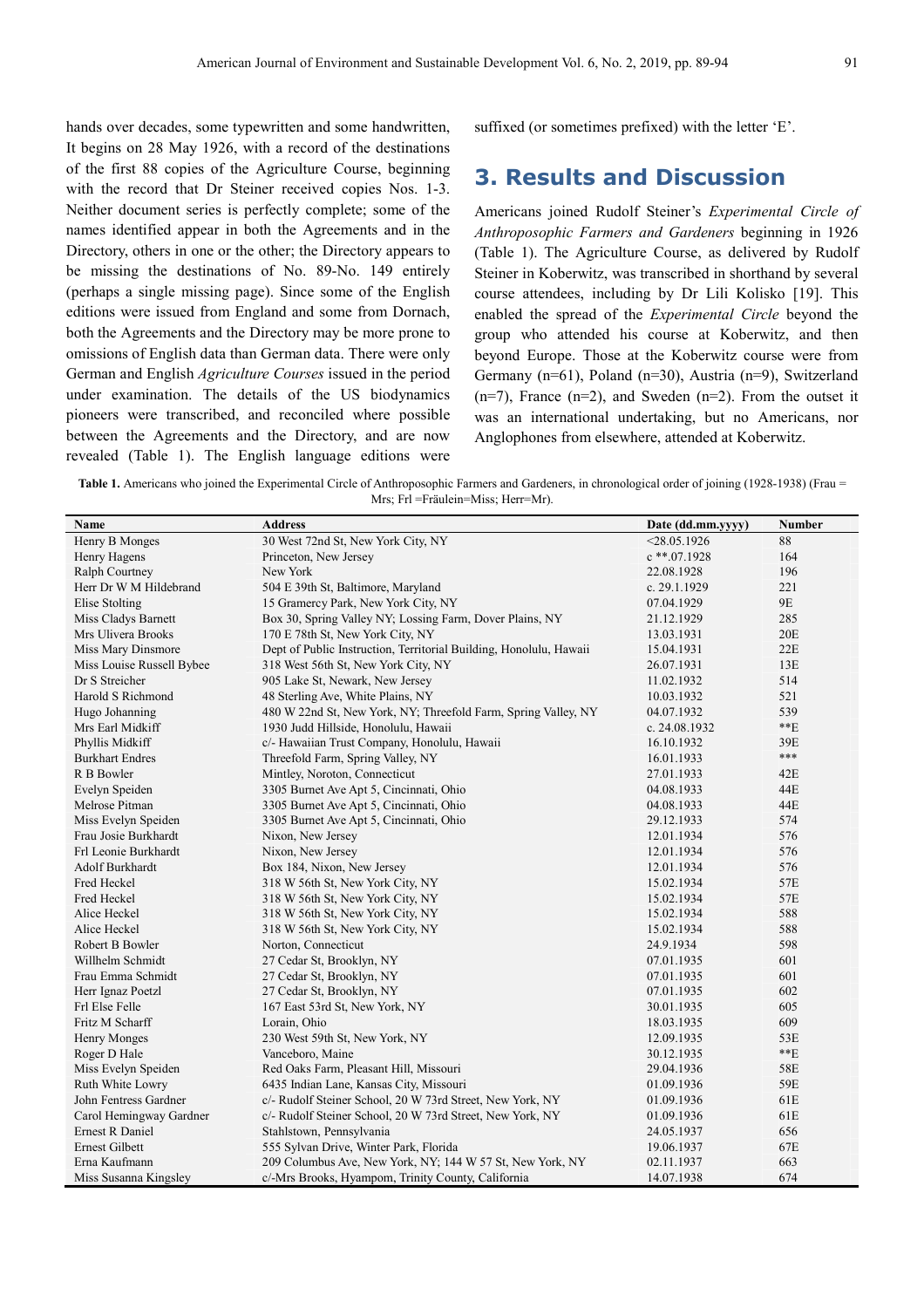In total, 39 Americans joined the Experimental Circle in the gestation period of biodynamics (1924-1938). Of these, 24 received the German text of the Agriculture Course and 18 received the English version (3 members received both language versions). All copies issued in this period were numbered. Some copies were shared so that 20 German texts were supplied (3 were shared), and 15 English texts were supplied (3 were shared). The German versions were issued in chronological order from the Goetheanum. The English language versions were issued from the Goetheanum and from England, and hence they were not always issued in chronological order (Table 1).

The number of new *Experimental Circle* members joining in USA (up to 1938) peaked in 1934 (n=8), and then trailed off (Figure 2). Members were from 11 states: New York (n=18), New Jersey (n=5), Ohio (n=4), Hawaii (n=3), Connecticut (n=2), Missouri (n=2), California (n=1), Florida (n=1), Maine (n=1), Maryland (n=1), and Pennsylvania (n=1). A majority of members were women  $(n=20)$ , along with men  $(n=17)$ , and gender undetermined (n=2).

Henry Babad Monges (1870-1954) was the first American to receive a copy of the *Agriculture Course* (Table 1). He appears in the *Verzeichnis* listing as the final recipient in a list of the first tranche of *Agriculture Courses*, of numbers one through 88, in an unsigned compilation dated 28 May 1926, which nominates the destinations of numbered copies up to that time. That list includes: Dr Rudolf Steiner (Nos. 1-3), Dr Guenther Wachsmuth (Nos. 4-6), Dr Ita Wegman (No. 7), Dr Elisabeth Vreede (No. 10), Ehrenfried Pfeiffer (No. 12), and Dr Lili Kolisko (No. 17). Later, Monges also received a copy of the English language *Agriculture Course*, No. 53E, (Table 1). Monges was a keen Anthroposophist and he translated some of Rudolf Steiner's books into English, including: *Karma* [22], *Theosophy* [23]*, Knowledge of the Higher Worlds and its Attainment* [24], *Practical Training in Thought* [25]*, and Occult Science - An Outline* [26].



**Figure 2.** Annual number of members joining the Experimental Circle during the gestation period of Biodynamics.

Ehrenfried Pfeiffer (1899-1961) emigrated to USA around the time that his biodynamics book appeared. He was never flush with funds, so it seems unlikely (for this and other reasons) that his biodynamics notes and the Experimental Circle notes (compiled at the Natural Science Section of the Goetheanum) would have traveled to USA with him, and, more likely that they remained at Dornach. In any event, they do not appear to have survived. There was most likely some resentment of Pfeiffer within the Anthroposophical Society, headquartered at Dornach, firstly, for his publishing *Bio-Dynamic Farming and Gardening* (none of the five editions of 1938 were published by the Goetheanum), and secondly, for migrating to USA just prior to WW2. Switzerland remained neutral in WW2, as it did in WW1, nevertheless,

Dornach is in the German-speaking part of Switzerland and it was a time of high emotions and great devastation for Europe. The Anthroposophy Society had been banned in Germany in 1935 and the Waldorf Schools in Germany were closed down in Germany [27] by the time Pfeiffer, a German national, migrated from Switzerland to USA.

Pfeiffer spent the rest of his life in USA as an advocate for Anthroposophy and biodynamics. He advised Jerome Rodale and was a mentor for BD farmers and an informant for Rachel Carson when she was writing *Silent Spring* [3, 5]. After the war, Pfeiffer explored the prospect of returning to the Goetheanum, Dornach, but he was not made welcome there, and he returned, disappointed, to USA [28].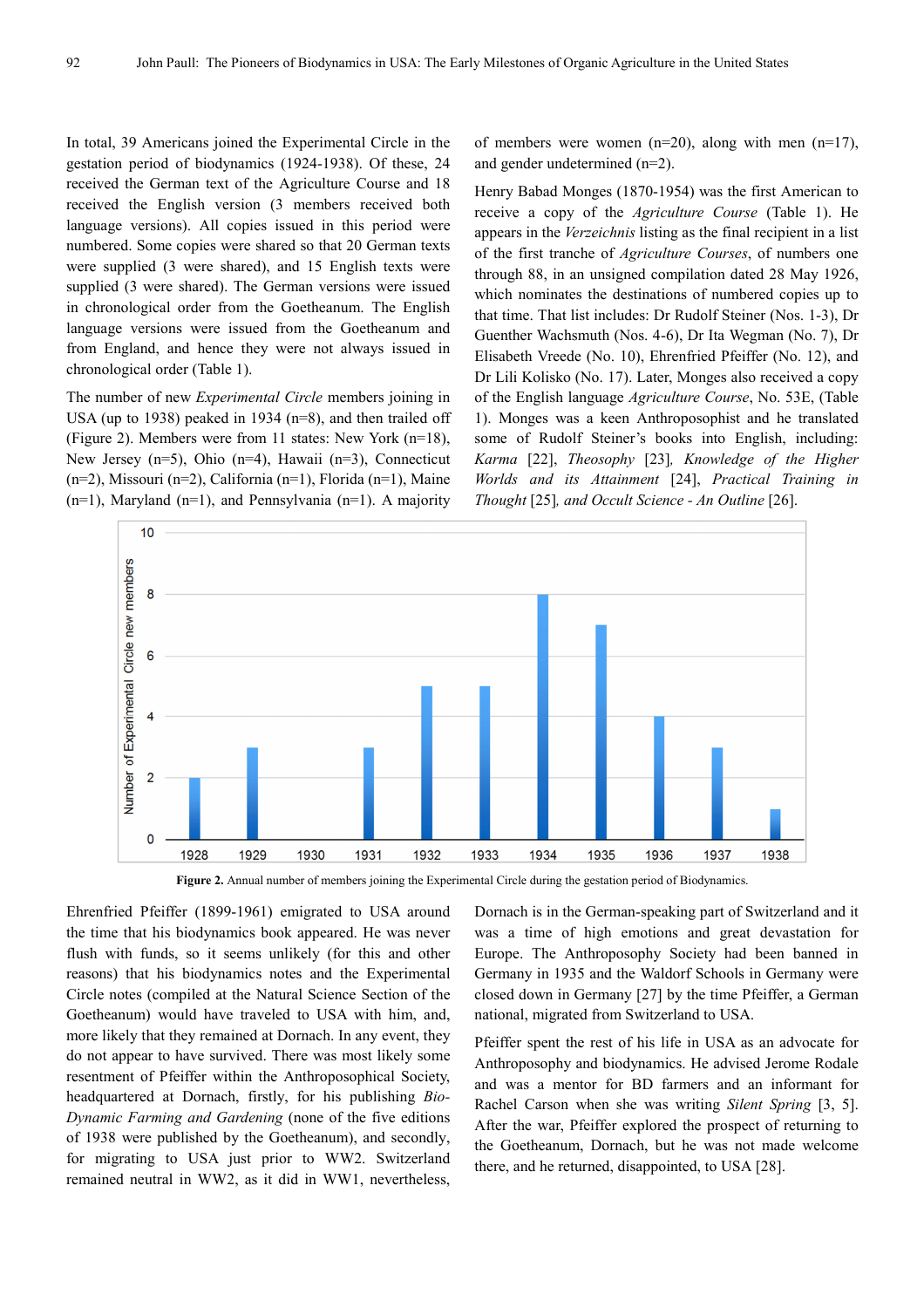# **4. Conclusions**

The revelation of these earliest pioneers of biodynamics and organics in USA provides 39 starting points for further research. Were they farmers or gardeners? What were their experiences of biodynamics? Did they fulfill their commitments to test and experiment? Were results reported back to the Goetheanum? Did the members continue on with biodynamics, the *Experimental Circle*, and/or Anthroposophy? Did these pioneers leave written accounts of their BD experiments and experiences? These are opportunities for further research.

What copies of the Agriculture Course of these pioneers have survived, if any? Were their copies of the *Agriculture Course* marked-up or annotated? The Agreement that they signed stated, of the numbered copy of Steiner's *Agriculture Course* that each member received: "I accept it on loan for my personal use in carrying out the experiments undertaken by <me> within the Agricultural Experimental Circle of the General Anthroposophical Society". Within the agreement, there was no explicit commitment to remit the results of experiments back to the Goetheanum (or elsewhere).

Whether the US *Experimental Circle* members recorded their BD experiments and sent the results to Dornach is unknown. By publishing his *Bio-Dynamic Farming and Gardening* in 1938, Ehrenfried Pfeiffer arguably met Steiner's injunction that the 'hints', having been practically tested, were to be published and shared with the world - and at the same time extinguished Steiner's injunction to secrecy in the interim. Pfeiffer migrated to USA about this time. A collection of Pfeiffer's papers does not appear to have survived in the archives of the Natural Science Section nor of the Goetheanum, and it appears that Pfeiffer's papers surviving in USA do not include reports from *Experimental Circle* members.

The agreement of *Experimental Circle* members was that their numbered copy of the *Agriculture Course* was to be returned to the Goetheanum should the recipient leave the *Experimental Circle* or the General Anthroposophical Society, or on the death of the recipient. In this way, some returned copies were reissued by the Goetheanum, and it appears that later on, copies returned to the Goetheanum (under the terms of the agreement) were destroyed. So, it is unclear how many, if any, of the original 35 numbered copies issued to USA may have survived.

# **Acknowledgements**

The kind assistance of Dr Uwe Werner, previous director, Peter Braithwaite, previous archivist, and Dr Johannes Nilo, director, of the Archive of the Goetheanum (Dokumentation am Goetheanum Bibliothek Kunstsammlung Archiv), Dornach, Switzerland, is acknowledged for their skill and helpfulness in locating the records from which the current account is drawn.

### **References**

- [1] Northbourne, Lord, *Look to the Land*. 1940, London: Dent.
- [2] Paull, J., Lord Northbourne, the man who invented organic farming, a biography. Journal of Organic Systems, 2014. 9 (1): p. 31-53.
- [3] Carson, R., *Silent Spring*. Readers Union 1964 members' ed. 1962, London: Hamish Hamilton.
- [4] Lytle, M. H., The Gentle Subversive: Rachel Carson, Silent Spring, and the rise of the environmental movement. 2007, New York: Oxford University Press.
- [5] Paull, J., The Rachel Carson letters and the making of Silent Spring. Sage Open, 2013. 3 (July-September): p. 1-12.
- [6] Chevriot, R., *Subject: Creation of an international Federation*. 1972, Typescript letter, 1 page, undated. Paris: Nature et Progrès.
- [7] Paull, J., From France to the World: The International Federation of Organic Agriculture Movements (IFOAM). Journal of Social Research & Policy, 2010. 1 (2): p. 93-102.
- [8] Haumann, B. (2019). Milestones of the Organic Sector in the United States. In J. Lernoud & H. Willer (Eds.), *Organic Agriculture Worldwide: Key results from the FiBL survey on organic agriculture worldwide 2019.* Frick, Switzerland: Research Institute of Organic Agriculture (FIBL).
- [9] Steiner, R., *Agriculture Course*. 1929, ("Printed for private circulation only"; first English language edition; Trans: George Kaufmann). Dornach, Switzerland: Goetheanum.
- [10] Pfeiffer, E., Bio-Dynamic Farming and Gardening: Soil Fertility Renewal and Preservation. 1938, New York: Anthroposophic Press.
- [11] Rodale, J. I., ed. *Organic Farming and Gardening*. 1942, Rodale Press, 1 (1): 1-16: Emmaus, Pennsylvania.
- [12] Willer, H. and J. Lernoud, eds. *The World of Organic Agriculture: Statistics and Emerging Trends 2019*. 2019, Switzerland: Research Institute of Organic Agriculture (FiBL) & Bonn: IFOAM-Organics International: Frick.
- [13] Paull, J., Attending the first organic agriculture course: Rudolf Steiner's Agriculture Course at Koberwitz, 1924. European Journal of Social Sciences, 2011. 21 (1): p. 64-70.
- [14] Paull, J., Biodynamic Agriculture: The journey from Koberwitz to the World, 1924-1938. Journal of Organic Systems, 2011. 6 (1): p. 27-41.
- [15] Pfeiffer, E., De Vruchtbaardheid der Aarde: Haar Behoud en Haar Vernieuwing het Biologisch-Dynamische Principe in de Natuur. 1938, Deventer, Netherlands: N. V. Uitgevers-Maatschappij & E. Kluwer.
- [16] Pfeiffer, E., Die Fruchtbarkeit der Erde Ihre Erhaltung and Erneuerung: Das Biologisch-Dynamische Prinzip in der Natur. 1938, Basle, Switzerland: Verlag Zbinden & Hugin.